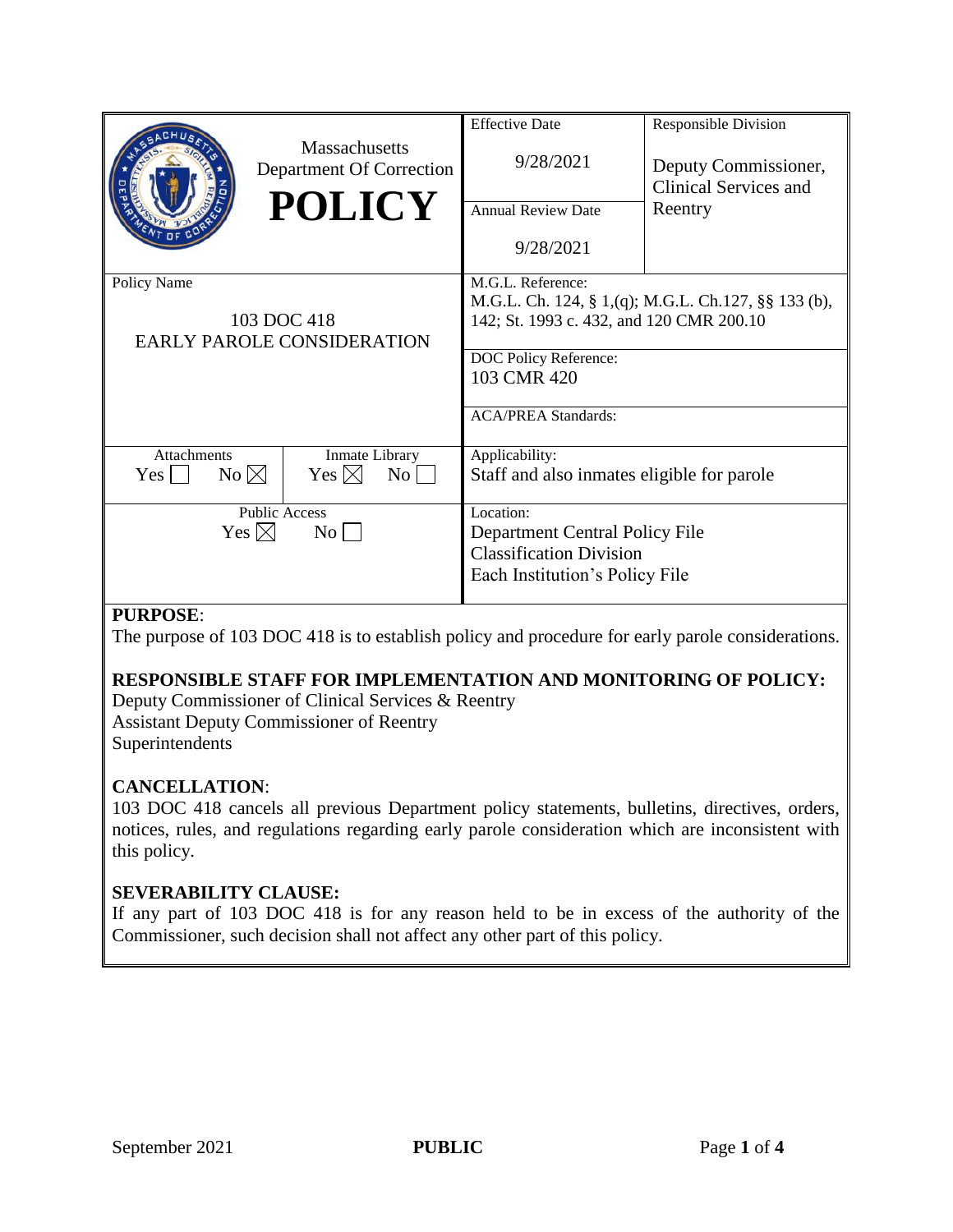# **TABLE OF CONTENTS**

| 418.01 | Eligibility                            | 3 |
|--------|----------------------------------------|---|
| 418.02 | <b>Application Time-Frames</b>         | 3 |
| 418.03 | <b>Application Process</b>             | 3 |
| 418.04 | Parole Board Action                    | 4 |
| 418.05 | Denials/Time-Frames for Re-Application | 4 |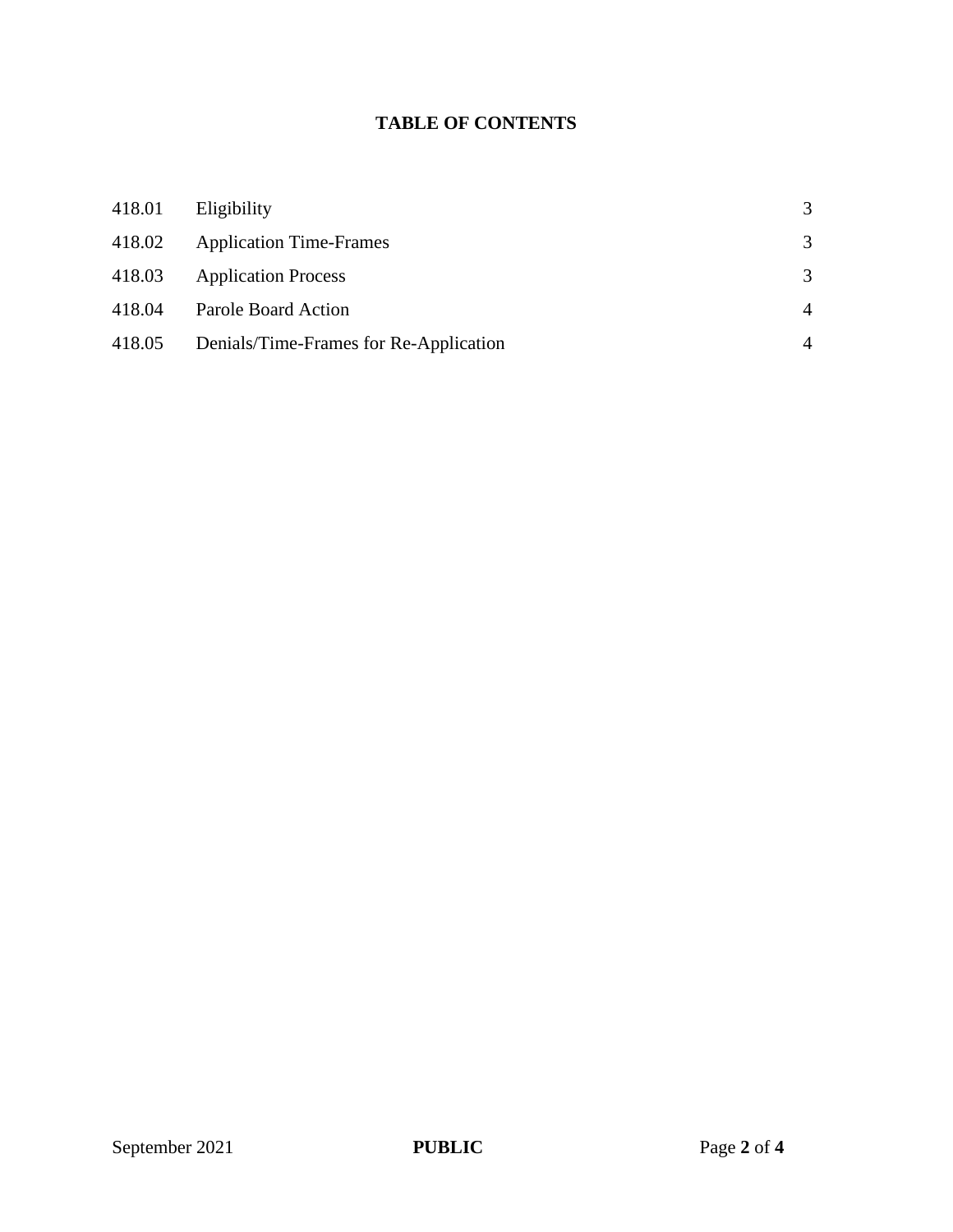# **418.01 ELIGIBILITY**

Inmates serving a state prison sentence are eligible to apply for a special parole consideration after having served one-third (1/3) of the minimum sentence. Inmates serving two (2) or more state prison sentences to be served consecutively are eligible to apply for a special parole consideration after having served onethird (1/3) of the aggregate of the minimum terms of such sentences.

- 1. Mandatory Sentences Inmates serving a mandatory sentence shall be required to serve the mandatory portion of the sentence prior to being considered for special parole consideration.
- 2. Crimes on Parole Inmates serving a sentence for crime(s) committed while on Massachusetts parole are not eligible for special parole consideration.
- 3. Truth in Sentencing Inmates convicted under "Truth in Sentencing" Laws for crimes committed on or after 7/1/94 are not eligible for special parole consideration.

# **418.02 APPLICATION TIME-FRAMES**

Inmates serving state prison sentences may apply for special parole consideration ninety (90) days prior to their one-third (1/3) date. Inmates serving reformatory sentences (MCI-Concord/MCI-Framingham) may apply for early parole consideration at any time during their sentence. However, in compliance with M.G.L. 127 § 142 when an incarcerated female is due to give birth during the term of her imprisonment, she may apply at any time with the recommendation of that facility's physician.

#### **418.03 APPLICATION PROCESS**

- 1. Application Eligible inmates shall apply for early parole consideration through their Institution Director of Classification. The Director of Classification shall schedule the inmate for a reclassification board hearing. Eligible inmates housed in out-of-state or county facilities shall apply through the sheriff, warden, master, or designee of their current facility. The sheriff, warden, master, or designee shall forward their recommendations to the Director of the Classification Division.
- 2. Suitability Review The suitability of an inmate for favorable consideration shall be in accordance with Parole Board Regulations 120 CMR 200.10 and shall include, but not be limited to, the following extraordinary and compelling circumstances: